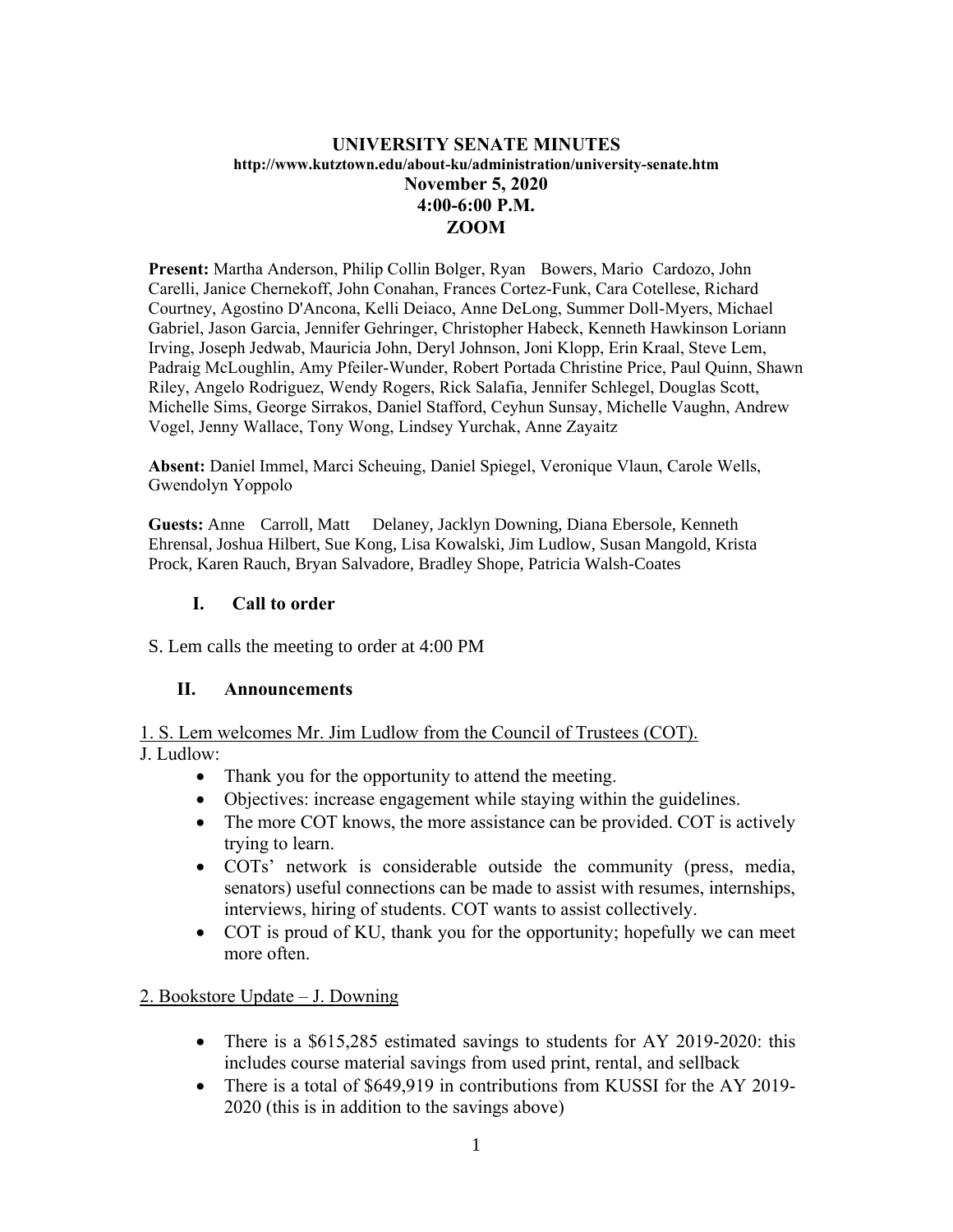- Virtual Shelf automatically creates a custom cart of each student's required course materials at the lowest priced options offered in the bookstore. This dynamic app adapts for all course schedule changes, it increases accuracy, saves students time and is free to all students
- In spring 2020 the bookstore faced challenges such as students leaving for spring break who expected to return, course materials left in dorms and shared books becoming inaccessible. To remedy this, the bookstore partnered with e-book providers and publishers to extend free e-book access throughout the end of spring 20' semester.
- KU faced a number of challenges in spring 2020, due to marketplace shortages of hard copy printed materials, delayed shipping across the US and unknown ability to fulfill orders during pandemic
- Inclusive Access (IA) provided day 1 access with a 2 week opt-out period to stay on schedule (even if students chose to source materials elsewhere)
- There are now 317 courses with day one access to IA materials and 208 participating faculty.
- 13, 275 students now have day one access to IA materials with a 92.5% student participation rate.
- There has been \$143, 211 in savings compared to e-book purchase and \$785, 791 in savings compared to new print purchase in fall 2020. This can be compared to \$125, 367 savings in spring 2020.
- There is a new D2L course for participating faculty which includes docs, videos, FAQ's and how-to sheets.
- There is continued investment in OER & library partnership
- Faculty can specify their interest in Inclusive Access when adoptions are submitted; the bookstore can also evaluate affordability.
- Ultimately, timely adoptions save students money

### 3. Women's Center and LGBTQ+ Resource Center Update – C. Price

- The Center provides summer orientation sessions, a Campus Pride Index, a library with over 1500 resources, discussion groups and safe space training.
- Women's resources and services are also available: Equali-Tea Talks, Safe Berks Campus Advocate, a library with over 1000 resources, it's on us grants and chapter, classroom presentations and discussion groups.
- During the pandemic the Center provides:
	- o Center safety protocol, reduced social behaviors,
	- o Virtual office hours, meetings after hours
	- o Virtual discussion groups, events
	- o Virtual club advisement and meetings
	- o Electronic newsletters, potty paper
	- o Reliance on social media for student outreach- Instagram, discord, group me
	- o Increased collaborative opportunities
- Inclusion work includes: Let's Talk sessions, increase visible support of intersections, collaborative programming with MCC, training initiatives,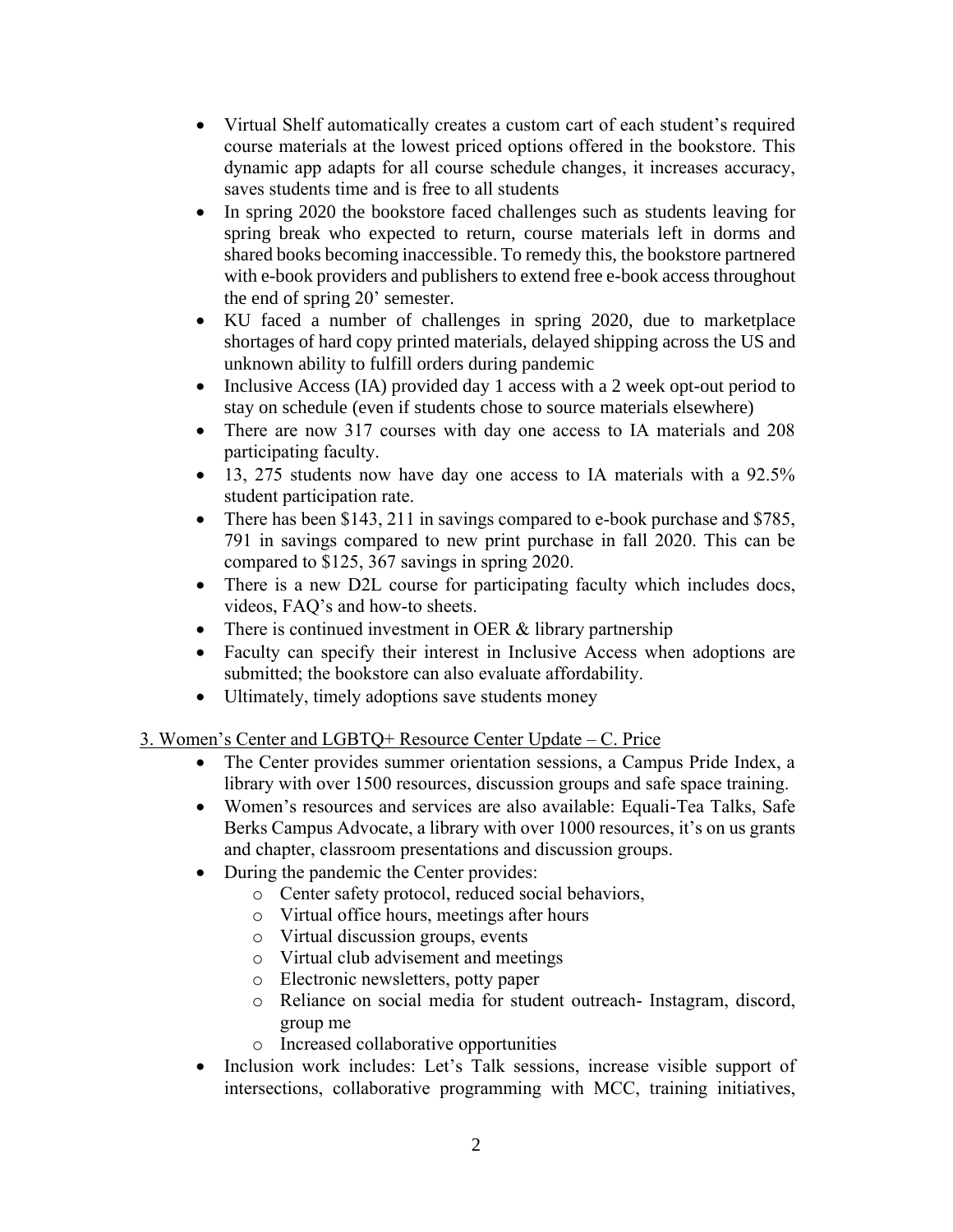inclusion Center Committee Social media campaigns- anti-racism, lgbtq history, and TDOR, women of color in history

- The Center also does collaboration such as LGBTQ+ Parent session, work with the LGBT center of Greater Reading, New Student Programs- it's on us, freshmen program, Admissions- LGBT night, tour guide training, Out at KU, Voting series- faculty, Bias Response Task Force, PrideFest event- SGB, RHA, NAMI, FOR, MCC and HerCampus- series on Coming Out Day
- Additional information on the center can be found on Instagram, Discord server, Allies and Facebook.

### **III. Approval of the Minutes from October 1, 2020**

S. Lem asks for a motion to approve the minutes from the October's meeting. A. D'Ancona moves, M. Gabriel seconds; all in favor.

# **IV. Reports**

1. Senate President – S. Lem

First, I want to thank you for your work this semester. As we continually face unprecedented challenges, I know we have had to make some contentious and difficult decisions. Although the "best" answer is rarely obvious, I am confident that our deliberations and choices are in the interests of our students and the future of KU.

Still, the pandemic and PASSHE redesign continue to threaten our identity and educational mission, and, although they are two distinct forces, they have become increasingly intertwined. Along with its devasting impact on public health, the pandemic has exacerbated the financial challenges across the state system, and the Chancellor has used the crisis to accelerate the redesign timeline from five years down to three.

The current plan calls for the consolidation of six sister institutions into two: California-Clarion, Edinboro and Bloomsburg-Lock Haven-Mansfield. According to the plan, each integration would operate as a single entity with a single leadership and faculty. Whether the Chancellor will eventually be able to claim that the "ends justify the means", there is currently no doubt that these actions will lead to the massive faculty, staff, and administrative layoffs, student displacement, and devastating effects on campus communities.

In addition to system redesign, IUP has responded to its financial challenges by announcing a unilateral reorganization plan that calls for massive program elimination and consolidation; news reports point to the discontinuation of 43 academic programs and as many as 120 faculty retrenchments. KU, along with IUP, California, Lock Haven, and Shippensburg, are considered "financially unstable" by PASSHE.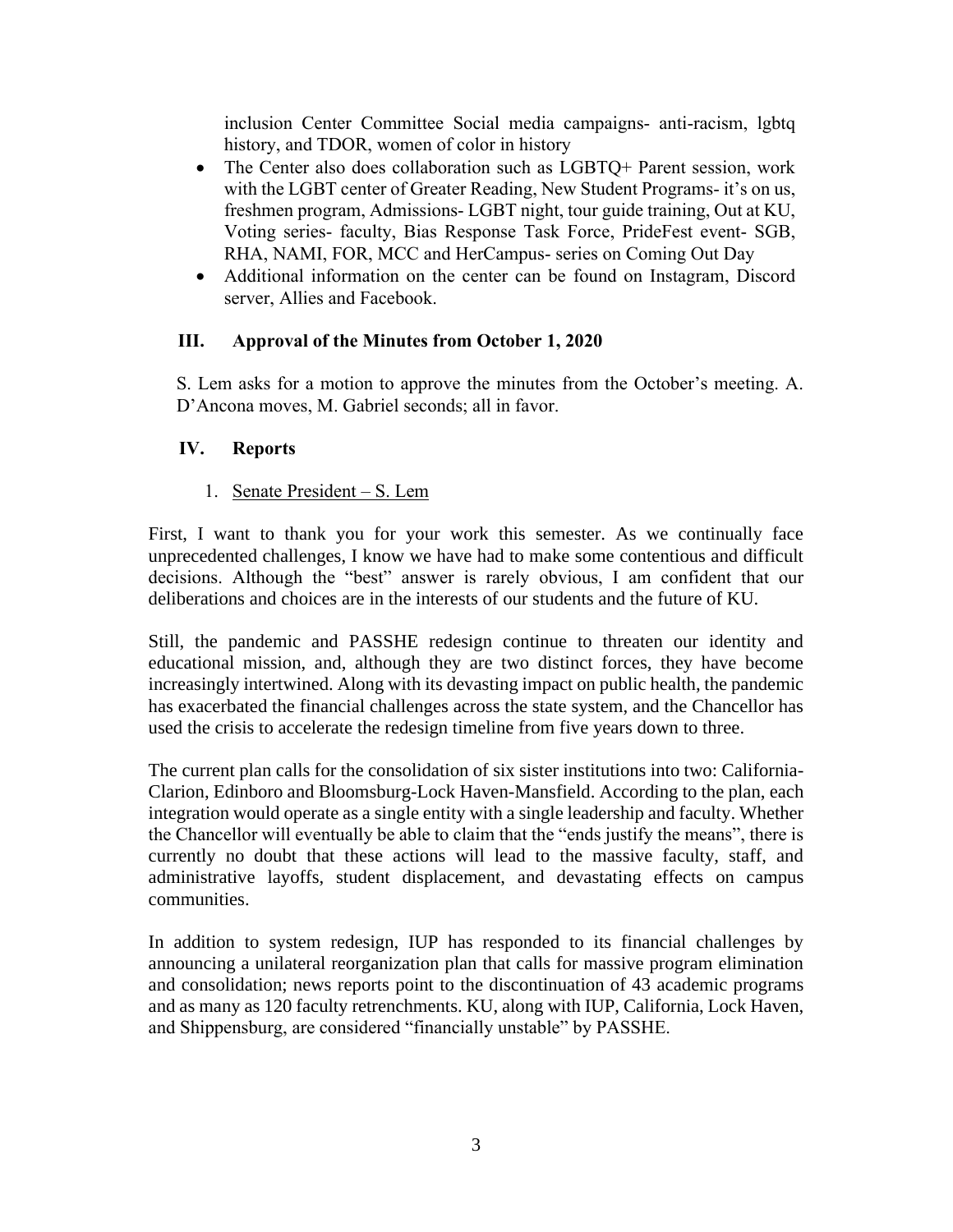Much like the fall semester, we are faced with the difficulty of balancing public health against these financial challenges, and the current plan for the spring is to operate using the same protocols that are currently in place. Some key points include:

- "Spring break" has been modified. Given concerns about students traveling and returning to campus over the traditional week-long period, the non-instructional days have now been spaced throughout the semester.
- The current expectation is that flexible work accommodations will be carryforward to next semester. KU is currently awaiting PASSHE legal guidance on this matter.
- EMT is aware of the concerns about underreporting of confirmed coronavirus cases. The rumors and anecdotes suggest that students may be averse to testing, due to the self-quarantine requirement and/or experience while in quarantine. The Health Center is exploring the possibility of acquiring and using the "rapid test", which would reduce the need for students to quarantine while awaiting test results. EMT is discussing ways to improve the student experience for those with confirmed coronavirus in quarantine.

In response to the Chancellor's usage of the faculty-student ratio as a metric of a university's financial sustainability, Senate Exec. and APSCUF have been discussing strategies to evaluate and hopefully influence that narrative. Specifically, the tentative plan is to collaborate on a data analysis that allows us to re-evaluate KU's faculty-student ratio, given changes to program offerings over the last decade, that produces a more valid apples-to-apples comparison than the Chancellor's raw approach to the numbers.

KU's Council of Trustees, under the leadership of Mr. Jim Ludlow, has affirmed its support of KU's mission during these troubling times and will hopefully be able to play a more active role in assisting the university. To that end, Senate Exec. was invited to meet with the Council of Trustees last month, and we are looking forward to a collaborative and productive relationship moving forward.

2. Senate Vice President – T. Wong

The Committee on Committees made the following recommendations in filling the vacant positions on the governance committees:

- 1) Enrollment Management Committee: College of Visual and Performing Arts Representative (Sabbatical replacement for Spring 2021 – Michael Covello (Art)
- 2) Bylaws of the Graduate Exceptions Committee: Reflect the merge of Counselor Education and Student Affairs

The recommendations were approved unanimously.

3. Senate Secretary – M. John

University Senate Representatives (starting Spring 2021) Senators will be elected at our December's meeting

• Center for the Enhancement of Teaching  $-2$  years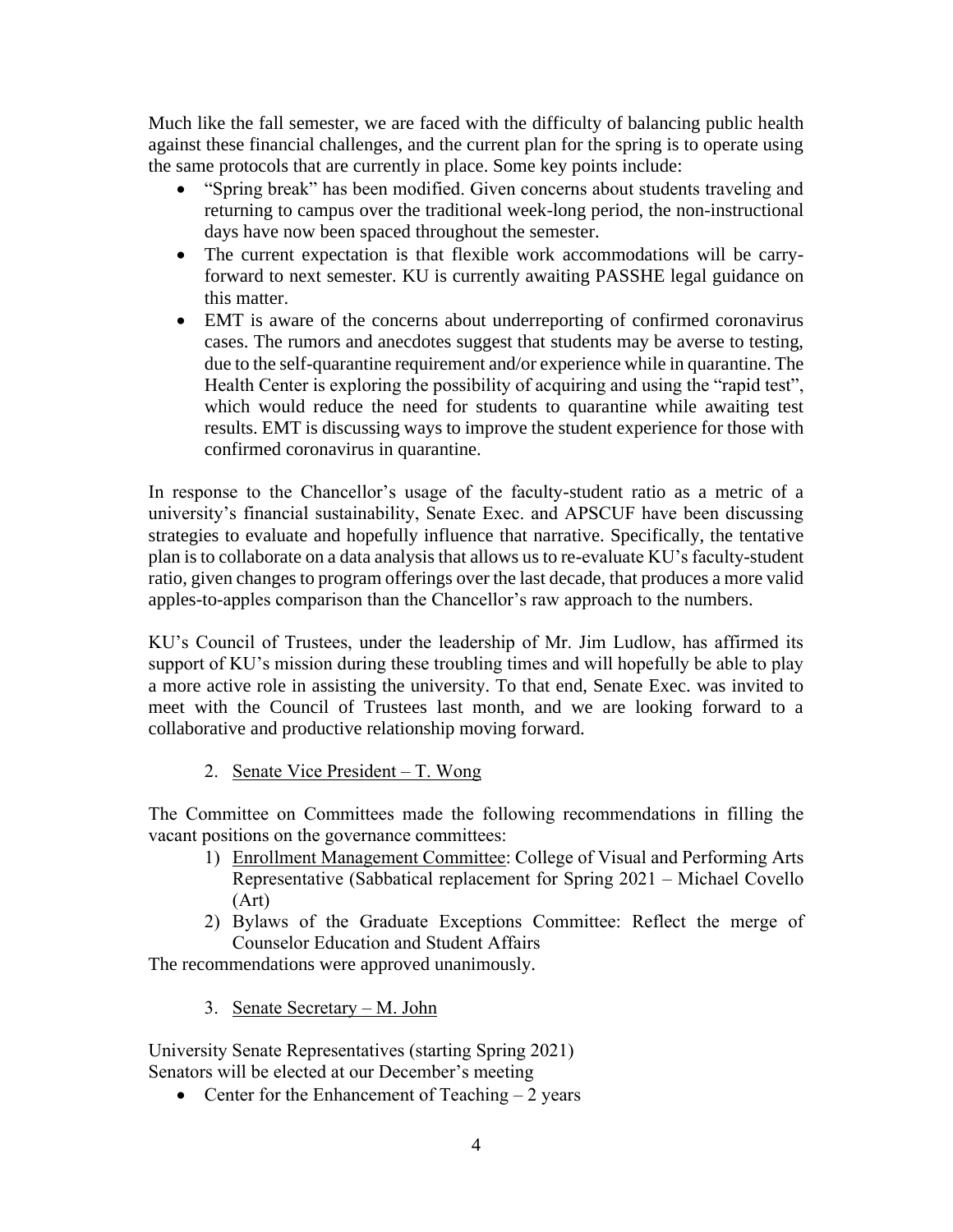- Space Allocation Committee  $-2$  years
- Enrollment Management Committee: University Senate Representative (Sabbatical replacement Spring 2021)

#### Committees:

Nominations: Nov.  $9<sup>th</sup>$  to Nov.  $20<sup>th</sup>$ ; Elections: Nov.  $30<sup>th</sup>$  to Dec.  $11<sup>th</sup>$ 

- Strategic Planning & Resources Committee: Non-Teaching Faculty representative – 3 years (retirement replacement)
- Strategic Planning & Resources Committee: LAS representative (spring sabbatical replacement)
	- 4. University President K. Hawkinson
- Acknowledges Jim Ludlow and expresses thanks
- 2016 student cohort attained the highest graduation rate in recorded history from 37% to 42%. This is the first time KU has passed the 40% threshold
- Retention rates increased this year by nearly three points and persistence rate increased by 1.5 points. These increases speak to the preparedness of our students and success of our faculty and staff who provide the support needed to retain students.
- A plan was announced on how KU will be conducted in spring 2021; the model is similar to what is in place this semester. KU will reopen 01/19/20, extended travel is discouraged during the pandemic - this is being done at many other universities nationwide.
- There will be no weeklong spring break; instead there will be days distributed throughout the semester where classes are not held. Finals will be held the week of May 3rd and the semester will end on May 8th. This will allow us to meet the PASSHE requirement of having 70 class meetings during the semester.
- The directive is in policy 2002-04-A academic calendar Board of Governors policies which states that academic calendars will deliver the equivalent of 70 instructional days during the fall and spring semesters, final exams are one additional week up to five days each semester.
- With regard to the days without classes, the intent is to give both faculty and students time to rest, get caught up, or engage in other activities of their choice. Faculty are encouraged not to assign schoolwork on these days, not to hold office hours and to avoid having meetings on these days off. Offices will remain open during these days as they do during normal spring break.
- Emergency Management team is currently working on updating the spring semester pandemic plan; further details will be shared before the Thanksgiving break.
- After 36 years of dedicated service to KU as a professor, Associate Dean, Dean and for the last five years the Provost and Academic Vice President, Dr. Anne Zayaitz has announced her retirement, a press release is going out right now. Thank you Dr. Zayaitz for your outstanding career of dedicated service to KU, tireless work ethic, commitment and devotion to your position and a passion to serve the university community. Dr. Zayaitz has always put students first and her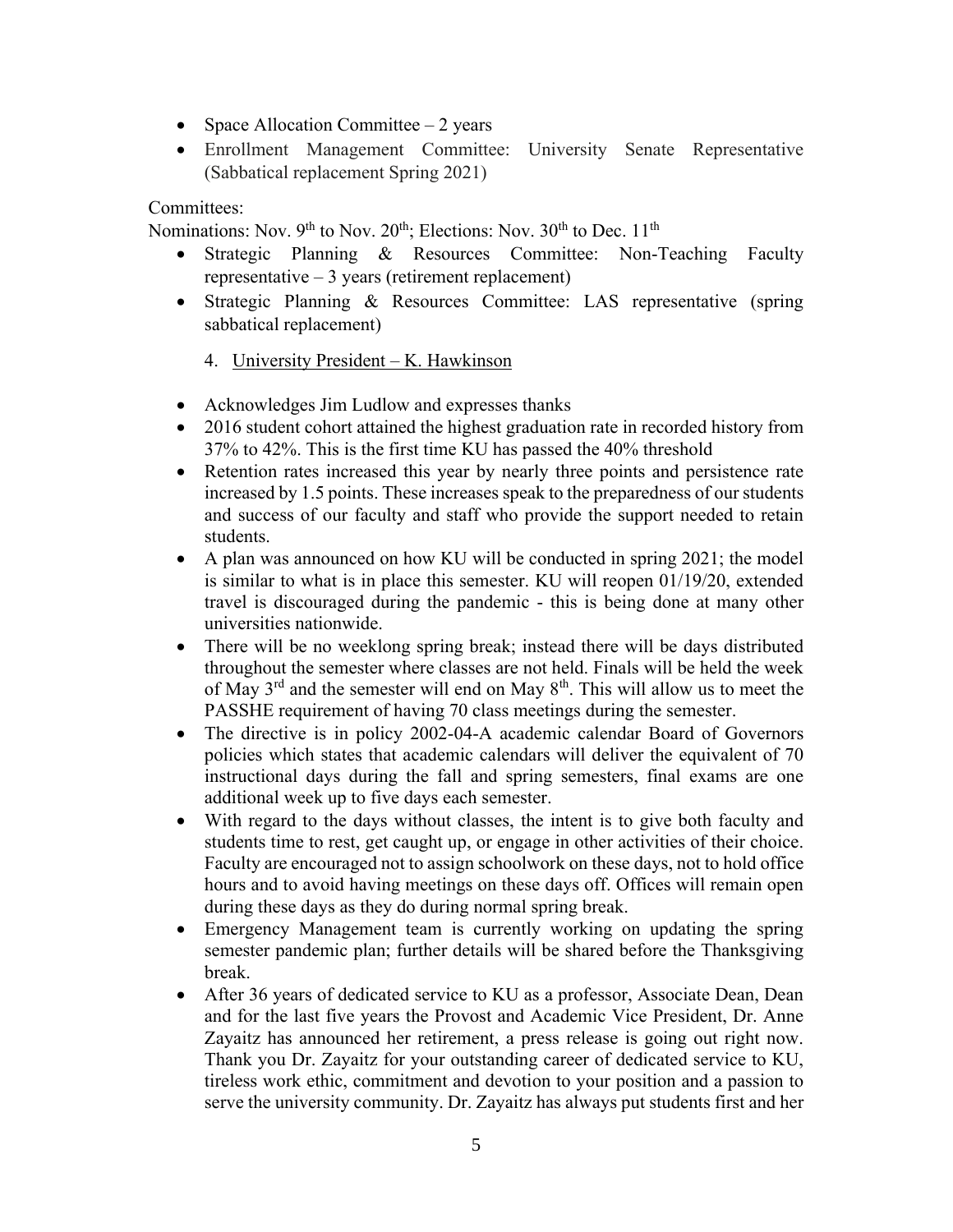#### love and dedication for KU will not end with retirement. Thank you.

A. Zayaitz: Thank you, it has been an honor and privilege to spend my career at KU, I have had the wonderful opportunity to work with some of the most remarkable people in the world and to see students achieve their dreams way beyond what they ever imagined. This is because of faculty and the staff at this university. Thank you and keep doing what you are doing. I look forward to the good things in the future from KU. S. Lem: Congratulations to Dr. Zayaitz on your upcoming retirement.

## 5. University Provost – A. Zayaitz

- Thank you to everyone for their work this semester, for supporting students and each other. It is a community effort so many thanks.
- Next Thursday November  $12<sup>th</sup>$  the Middle States small team will be here at KU for a second monitoring report. On 11/13 they will give a presentation in webinar format on their report about the university.
- Chambliss student awards: we were not able to have this ceremony in spring. These students should be celebrated, since all these students are now alumni (with jobs or in graduate school) we will conduct mini ceremonies. For spring, the intention would be to do a ceremony in virtual format.
- Departments are encouraged to participate in the admissions November major sessions towards the end of the month. Face-to-face open house will be held on 11/14, however the number of students and family members is limited due to Covid. The alternative is to have some opportunity for family and students to speak with faculty, so admissions has scheduled some events. Please consider attending.

T. Wong: Do faculty members still have access to the classroom after Thanksgiving when we switch to virtual?

A. Zayaitz: Yes, faculty will have access to the classrooms, offices will remain open; some with abbreviated hours.

P. Quinn: Is there any consideration in the event we get a vaccine, maybe things will be better, so perhaps the idea of hosting a live graduation in the spring?

K. Hawkinson: Right now, we are planning for a live commencement ceremony in May, but the final decision will be made in March so you will know a couple of months in advance.

### 6. Student Government Board – A. D'Ancona

### *SGB Updates*

- 1. SGB took a group trip to Grims Orchard a couple of weeks ago
- 2. SGB Eboard and other student leaders met with Chancellor Greenstein Oct. 31st
	- SGB discussed the integration of universities within the state system specifically what administration structures would look like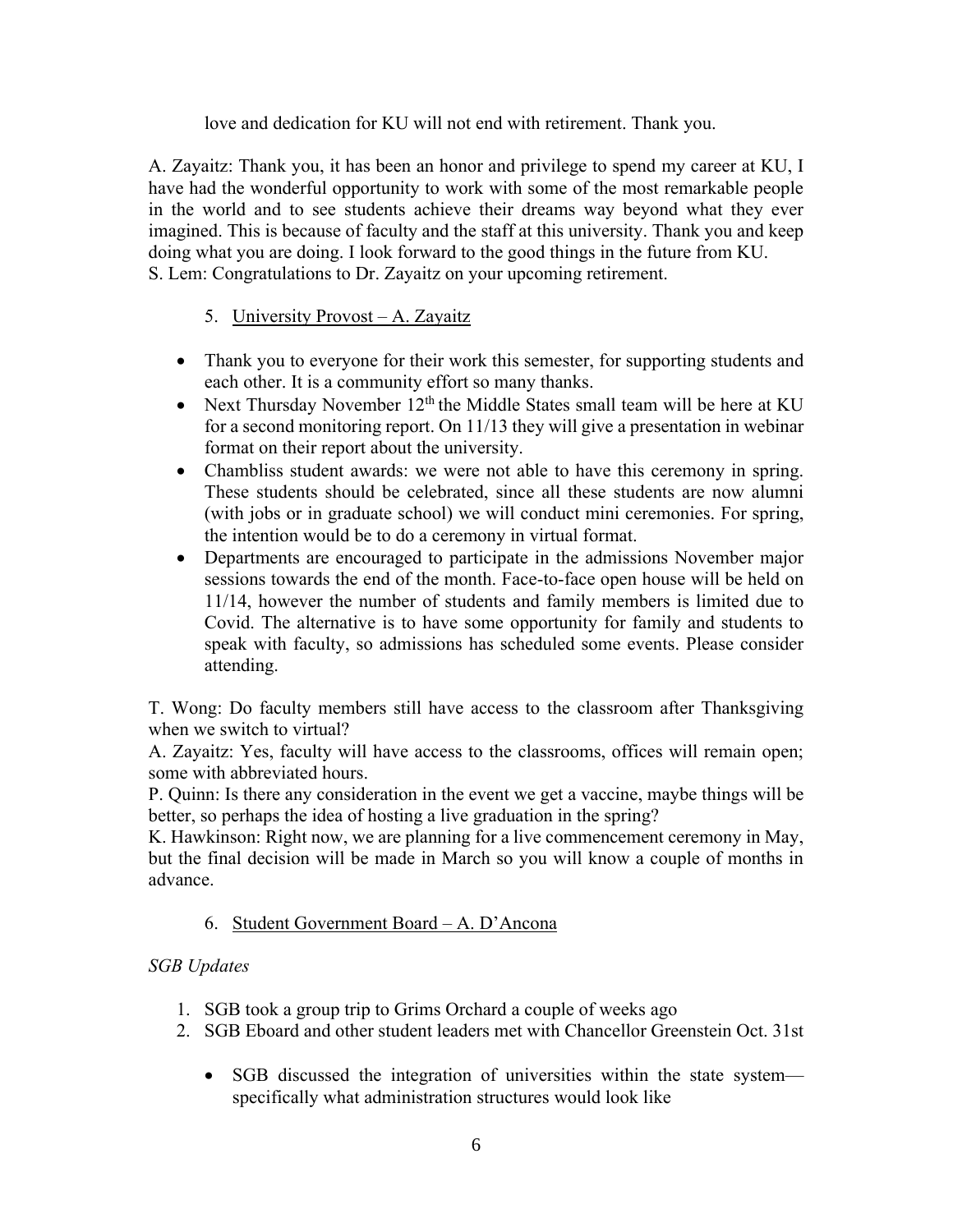- SGA structures for 3 combined campuses and ensuring student voices are heard
- Autonomy over SAF, Act 188 amended by Act 50
- Recruitment strategies to combat the changing demographics of students going to college
- 3. SGB Student Affairs committee Fall Fest was moved to tomorrow from last week due to weather—3-6 on DMZ
- 4. SGB COE representatives Dictionary's for our education students to have in the class when with professors
- 5. LAS Representatives are working with commuter students and the transfer of credits for that student population
- 6. Diversity Council Plans to have a microaggression panel
- 7. SGB plans to set up a chipotle fundraiser for November 7th between 5pm-9pm
- 8. SGBs budget process is underway and received all gold status budget request
- 9. SGB Guests: Matt Delaney gave a university budget update, our VP of Enrollment management Dr. Hilton, Institutional Research Natalie Cartwright, Admissions Director Krista Evans, Student Trustee Marshae Batchelor all gave reports
- 10. Mid-year elections
- 11. Information meeting during week 11
	- Week 12 will begin week-long nominations
	- Elections begin week 13; winners will be announced prior to Thanksgiving break
	- New treasurer will be elected—current one graduates this winter
- 12. College First Generation initiative November  $9<sup>th</sup>$  in front of the library
	- i. Dr. Hawkinson, COB Associate Dean Dr. Brookins and COE Associate Dean Dr. Pokorny-Golden will be present
- 13. "Gimme a Break initiative"
	- a. This year, due to the effects of COVID-19, Spring Break has been divided into five separate dates. Students will no longer have the same opportunities for Spring Break, given the current circumstances. To give our community the chance to mentally decompress, I propose a series of wellness events for students, staff, faculty, and the wider university community. The current health crisis has imposed an even greater assault on our mental health. This large-scale event promotes mental well-being through fun, relaxing experiences that focus on techniques to encourage self-care. The goal of each experience is to encourage acceptance of mindfulness, awareness, relaxation and understanding of the need for self-care by inviting practitioners from diverse backgrounds. This event will feature different practices for de-stressing, self-care, mindfulness, and overall wellbeing.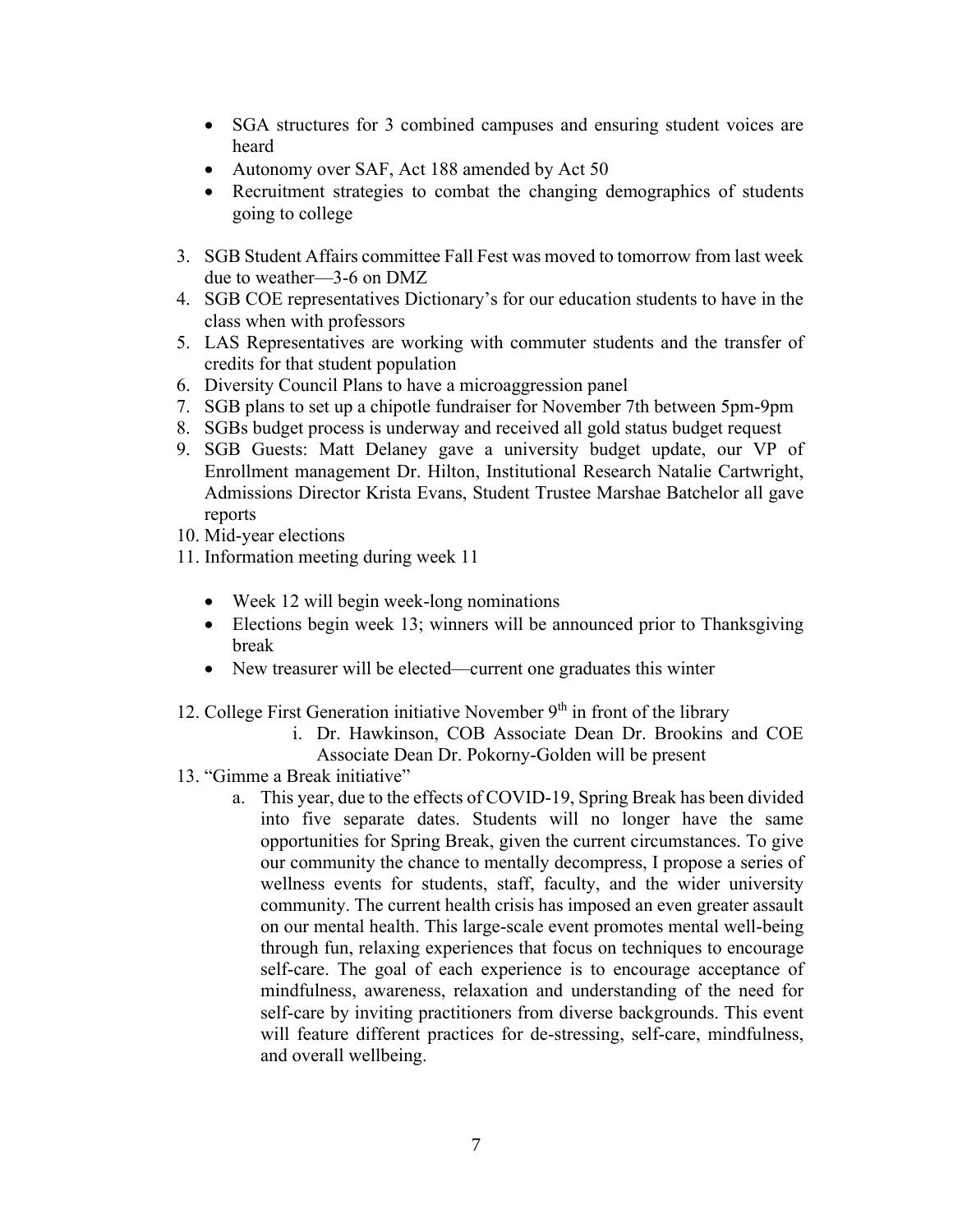# *BSGP Updates*

- October 14th and 15th BOG met, discussed and moved forward the plans for integrations for Cal U, Clarion, & Edinboro (western) to transition to more of an online platform—Bloomsburg will essentially absorb Lock Haven and Mansfield (eastern) will begin to tailor towards traditional workforce-aligned, nondegree, certificate and stackable credentialing programs
- BSGP met with the Chancellor directly after the Oct. 15th meeting
- BSGP plans to work with PASSHE and the Chancellor's office more closely as these plans develop to help keep students informed and keep the integration process transparent. BSGP will also assist with the development of the best SGA structures to ensure students at these integrated campuses
- Virtual advocacy events will be held for all SGAs across PASSHE to participate in.

E. Kraal: Will clubs keep their gold status if they are not able to use funds in the coming year?

A. D'Ancona: Correct, clubs will not be penalized.

- 7. Assessment Office K. Prock
- Thank you everyone for moving forward with assessment in the midst of all the changes. Thank you to the Deans for writing the college level assessment reports.
- The University Academic Assessment report is in progress and will be circulated soon
- Next deadline is a mid-year update: programs are asked to provide updates on assessment plans or action plans proposed for this year. This will be due mid-February

S. Lem: Note from Ray Dunkle: AFSCME is still concerned that if all the Faculty decide to work from home that our jobs are still at risk. In the last couple of years, we have lost approximately 75 positions and some of our alternate work schedule people have seen their hours reduced to half time. We still would like our voice to be heard that our people can still have a job to come to every day.

### **V. Unfinished Business**

S. Lem: Policies are still in progress

- 1. Undergraduate Academic Forgiveness (ACA-055) @ ASPC
- 2. Course Grading Undergraduate Students (ACA-048) @ ASPC [Tabled until Fall 2021]
- 3. Early Warning (ACA-XXX) @ APSCUF
- 4. Final Examinations (ACA-025)
- 5. Transfer Credits (ACA-019, ACA-023) @ ASPC [will monitor to see if changes are necessary, but not actively discussing changes to